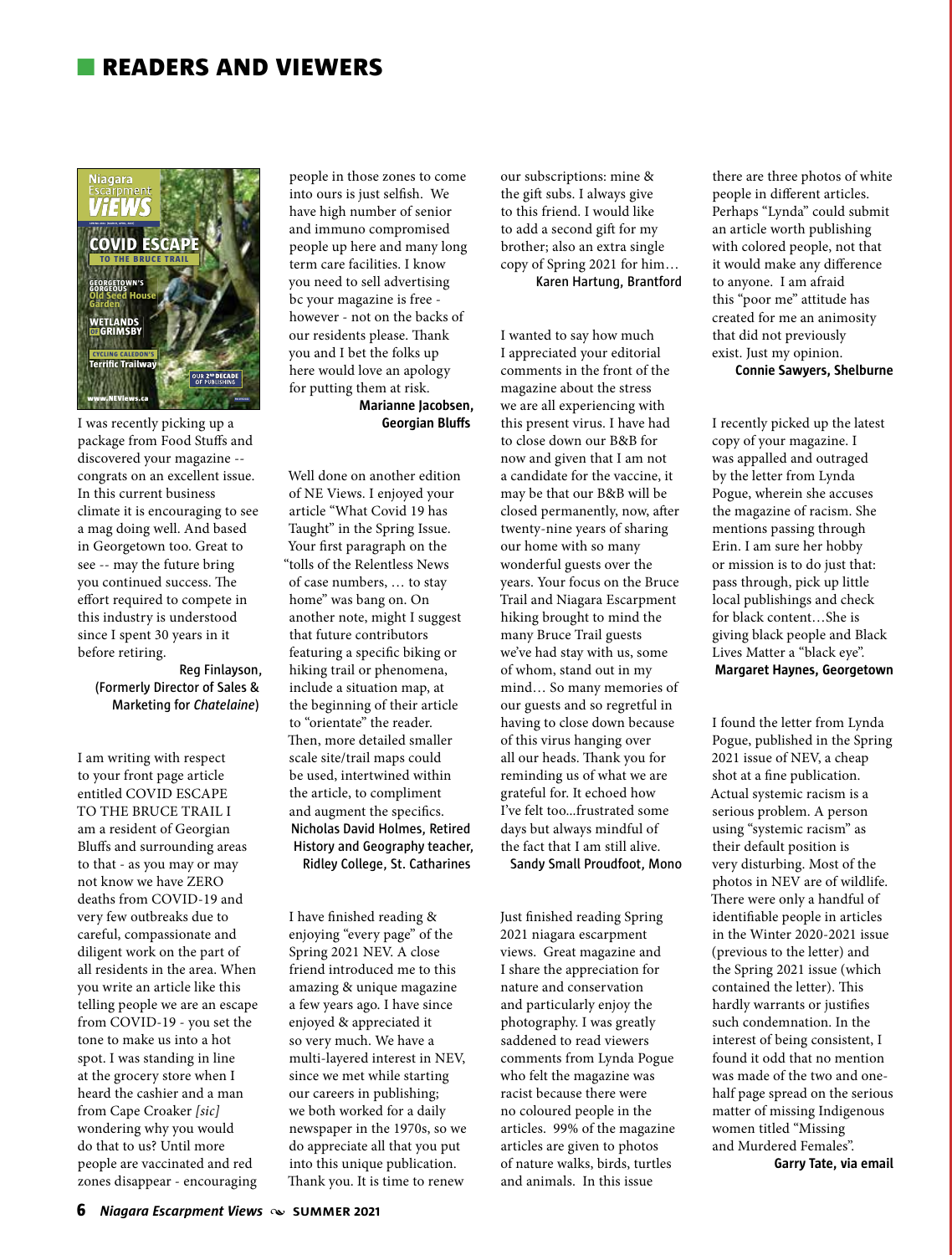## n **readers and viewers**

I'm writing to say how very moved I was to learn of the Hildebrandt & Davis Nature Park in the Spring 2021 issue of *Niagara Escarpment Views*. I well remember the visits George and I made years ago to your home and property, and also a hike we took with you and Mike. You both helped to open my eyes to the beauty of our escarpment area and to how important it is for us to maintain natural environments for the future. I didn't realize how extensive the process is for placing a conservation easement on a piece of property. You are to be commended for persevering, and congratulated for being the first EBC reserve in Halton Region. **Trudi Down, Hamilton**

I am very happy with the opportunity of receiving the Views. It has been so many years and I always enjoy it. Congratulations for the first 10 years. And what a magnificent story with the land donation. The 14 acres of land donated back to nature? Wow. Not many people would be willing to do this. This is really outstanding. **Marek Jakubczyk,** 

**Woodbridge**



I was delighted to get my Spring copy of *Niagara Escarpment News [sic]* from our local Foodland. I was over the moon seeing "Cycling Caledon's Terrific Trailway" on the cover! Mike Davis' article on the Caledon Trailway was excellent. The Caledon Trailway is an unknown gem to many and I suspect Mike's article will encourage them to come out to Caledon and see for themselves the beauty of the Trailway. Mike's choice of photos was fantastic and his mention of the so many local businesses along the way very much appreciated. Hopefully it will draw folks to walk or bike the Trailway and support our local

businesses. Albeit I enjoyed reading all the articles Mike's resonated with me because I have had the privilege of chairing a volunteer book writing committee since 2017. Our group assisted the author Diane Allengame and editor Donna Davies to produce the incredible book *The Caledon Trailway: Building the Dream.* All book sales go back to Trailway enhancements. I encourage Mike and your readers to go to caledontrailwaybook.ca to see more photos and get information on the book and on the Caledon Trailway. Thanks to you and all the supporters and contributors to your amazing publication. **Cheri Cowan, Caledon** "Do Profits Trump Nature" *[Spring 2021]* by Bob Barnett reveals how developers are paving over nature. One obvious solution would be to reduce the massive immigration (more than 350,000) annually, half of it into Toronto, the GTA and surrounding towns. The vast overcrowding produces air, noise and traffic pollution. Also, the high demand for housing has created a dangerous house bubble as individual debt skyrockets. To accommodate the need for housing, municipal leaders are pressured into giving developers approval for large, treeless subdivisions, which increasingly make inroads into our natural system and farmlands. What is the endgame? To turn Southern Ontario into a megacity horror like Los Angeles? It's time for responsible leadership rather than cynical opportunism. **Nick Sopinka, Kimberley** 



We always enjoy reading your issues, they bring muchneeded respite through nature into our home. We also look forward to finding new treasures close to home, definitely going to visit Georgetown's gorgeous Old Seed House Garden this spring. Thank you for sharing your passion with us. **Bernadette and Bob Cordingley, Brampton** 

Our volunteer group at Friends of the Old Seed House were happy to see your article about our organization in the NEV Spring 2021 edition. It was a delight to read. Last year the garden was a hive of activity with so many people visiting. We hope many more will come to participate in the beautiful surroundings this year. So a big thank you on helping to spread this joy to a wider community. **Sue Cunningham, secretary**